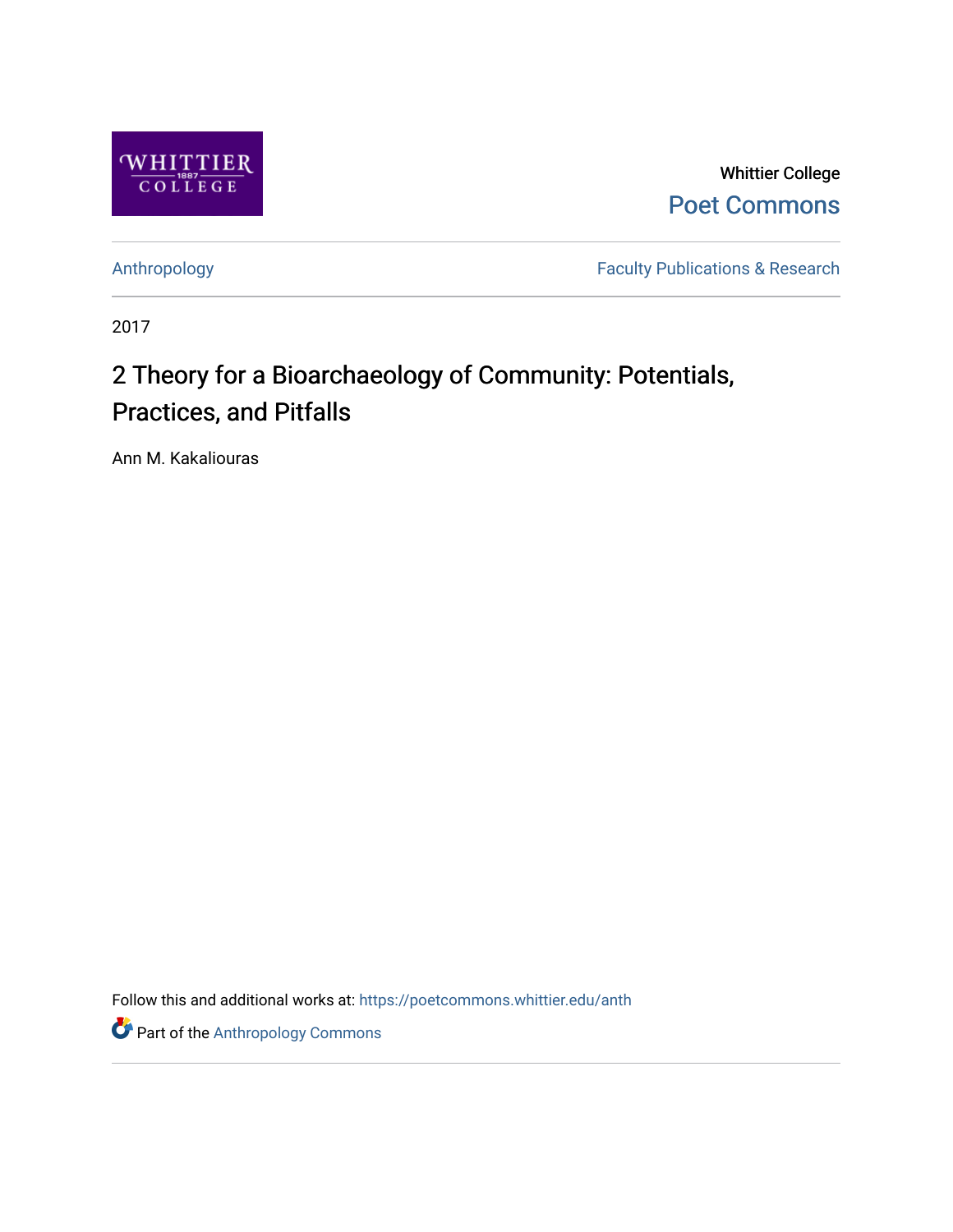# *Theory for a Bioarchaeology of Community: Potentials, Practices, and Pitfalls*

Ann M. Kakaliouras Whittier College

#### **ABSTRACT**

**This chapter is an exploration of theory and practice that could be useful for the articulation of a "bioarchaeology of community." "Community" is a more complex and vexing concept than meets the eye, and its meaning has changed significantly over the past few centuries. This chapter reviews the varied meanings of community in the recent past, evaluates archaeological understandings of community, and explores current uses of social theory in bioarchaeology. Lastly, I lay out a potential theoretical and ethical roadmap for bioarchaeologists who wish to investigate past communities. [Bioarchaeology, Community, Theory, Ethics]**

Bioarchaeology is in an interesting and creative, if perhaps tenuous, theoretical moment, as evidenced by this volume and recent examples in the literature (Agarwal and Glencross 2011; Baadsgaard et al. 2011; Knudson and Stojanowski 2008; Tilley 2015). More bioarchaeologists are employing archaeological and sociocultural theory in their work than ever before. These bioarchaeologists are also reflexively crafting their research around sociocultural issues, and re-evaluating received disciplinary premises about how they should engage with both the human remains of the past and their resonance in the present (Boutin 2011; Deskaj this volume; Geller 2006; Martin et al. 2013). A bioarchaeology of community can be a robust addition to this trend in the field, if its practitioners are prepared to stretch their scientific training into new spheres, ones where questions of the social—relationships between individuals, their kin and ancestors, the structures of power and control that limited people, and the dynamic cultural features that engendered change—are allowed to set the tone for their research.

Bioarchaeology, however, exhibits a longer record of hewing to an objective and materialist scientific tradition, where empirical analyses and interpretations have come from the bottom, or the bones, up (see Buikstra and Beck 2006 and Larsen 1997). In other words, bioarchaeologists

have conventionally read the features that may be discerned from human skeletal remains from archaeological contexts, then suggested interpretations based on foundational research linking the morphological and chemical properties of bone to lived experiences, from the dietary, to the physiologically stressed, and even to questions of identity in the past. Bioarchaeology, though, has never been solely a descriptive science; rather, the last four decades of its existence have clearly shown that the practice of bioarchaeology is rooted in both archaeological and anthropological approaches to the study of human remains. Despite this, there has traditionally been an anti- or atheoretical ethos in bioarchaeology—when it has come to *social* theory. Certainly, there is nothing inherently wrong with a bioarchaeology that is both hypothesisdriven and geared toward "anthropological problem solving" (Buikstra 2006a:xviii). If bioarchaeologists want to explore issues around community, though, I believe engagement with social theory is required, something that is a relatively newer practice in the field.

Below, too, I will assert, as others have done before me, that bioarchaeology is and has been a deeply processual endeavor (Buikstra 2006a:xviii). Yet, when bioarchaeology has considered cultural issues it has not, at least until recently, done so in a way driven by the use and consideration of

Volume editors: Sara L. Juengst and Sara K. Becker, Volume 28: The Bioarchaeology of Community

*ARCHEOLOGICAL PAPERS OF THE AMERICAN ANTHROPOLOGICAL ASSOCIATION*, Vol. 28, pp. 13–23, ISSN 1551-823X, online ISSN 1551-8248. © 2017 by the American Anthropological Association. All rights reserved. DOI: 10.1111/apaa.12085.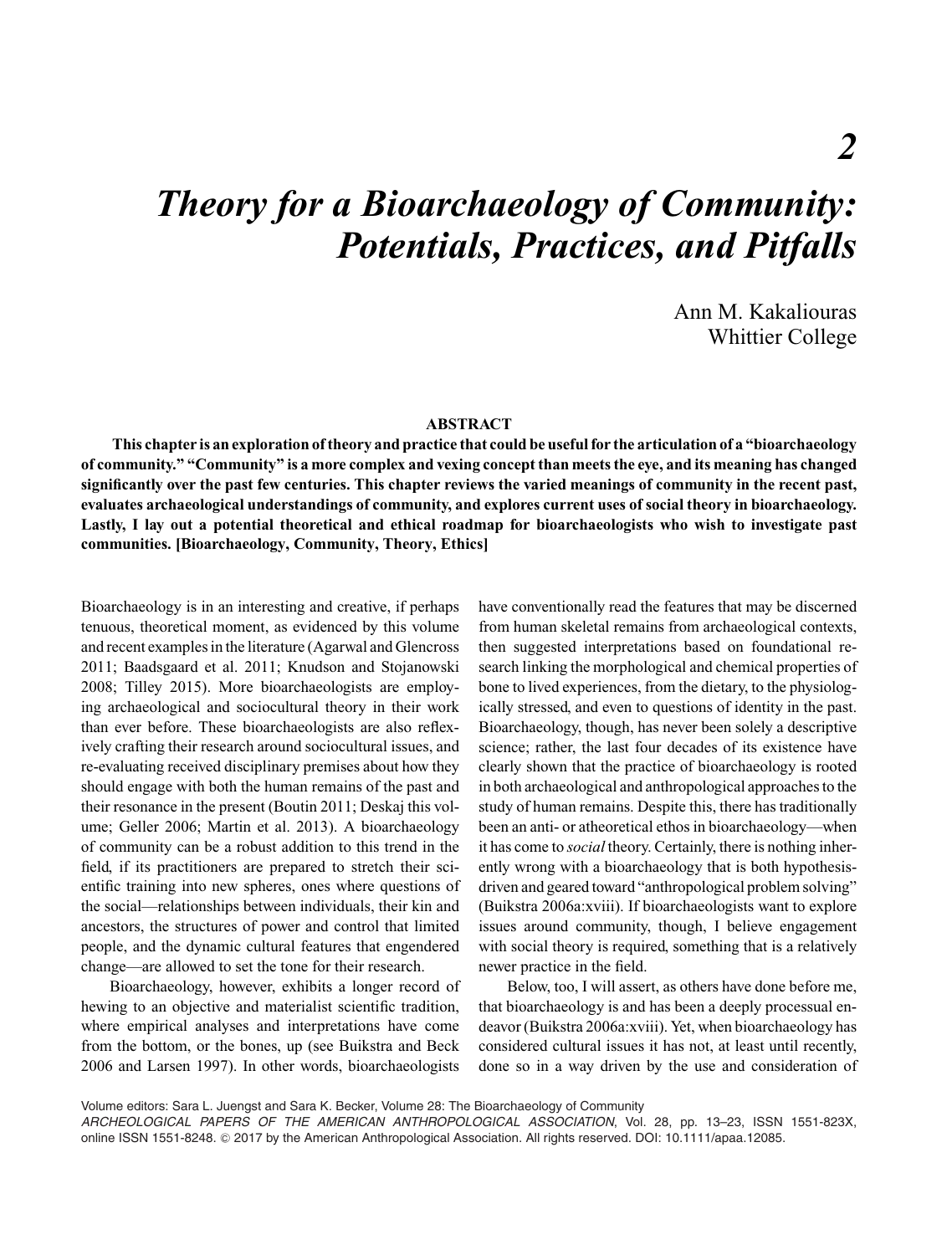*sociocultural* theory. The biocultural approach (see bioarchaeological contributions to Goodman and Leatherman 1998 and also Martin et al. 2013, among others) is a lively and strong exception to this trend, but here I would like to reach even further toward the sociocultural, and suggest that more than a "biocultural" approach, what some bioarchaeologists seem to be reaching for is a *sociohistorical* bedrock for their scientific and interpretive work, one that of course would not exist without the influence of those who do bioculturally oriented and archaeologically contextualized work<sup>1</sup>. I define sociohistorical in this context as a deeper attention to not only how contemporary social theory may inform bioarchaeology, but to how bioarchaeologists can and should be as historically and culturally specific as possible in their interpretations, even in the absence of written histories. Bioarchaeologists have all too often employed a Tylorian comparative method to ground their interpretations in something that is already known, such as a cultural practice that leaves marks on bone, or a set of behaviors that are expressed skeletally in similar ways, even if those instances are far from the places and times they study. Buikstra (2006a) and Goldstein (2006:377) have long called for bioarchaeology to be a deeply contextual endeavor, and here I wish to stretch a smidgen past that, and recommend that bioarchaeologists historically contextualize their work as well, even if that means being left in a place of not knowing the culturally specific significance of a given feature, adaptation, or cultural modification. I will discuss the potential for "sociohistorical" bioarchaeology below, but it is this attention to historical and cultural specificity that will, in my estimation, most effectively ground a bioarchaeology of community, or any kind of bioarchaeology that wishes to concern itself primarily with the recovery and reconstruction of sociocultural relationships in the past. If these approaches are to take hold and influence research in and outside of bioarchaeology, scholars should be open to further theoretical and cultural exploration.

This chapter, then, is a theoretical consideration of the "bioarchaeology of community" in three parts—or, in archaeological parlance, phases, or, in "sociocultural-ese" movements. First, I will critically consider the concept of "community," specifically how it has been employed in anthropology as a whole, as well as in archaeology. I will evaluate the possibilities of a bioarchaeology of community given Canuto and Yaeger's (2000) earlier call for an archaeology of community. Second, I will enumerate the particular history of how bioarchaeology has gotten to a place where we are considering multiple socially and culturally oriented "bioarchaeologies," borrowing from Buikstra, Baadsgaard, and Boutin (2011:9), and framing at least some of our research in the context of social theories little used in the field

before the last decade or so (e.g., Knudson and Stojanowski 2008). Last, I will end by discussing both disciplinary and ethical potentials and pitfalls, as at least some bioarchaeologists, many represented in this volume, attempt to move forward in establishing a "bioarchaeology of community." Each of these topics clearly deserves a much longer exposition, and I very much hope readers will see them as initial sketches for understanding where we have come from theoretically, and to where we might proceed. Part of this chapter will still tell a rather cautionary tale, but in bioarchaeology's current disciplinary and theoretical context, there is a good deal of interesting work that can be done—if it is done carefully—toward forging a "Bioarchaeology of Community."

# **The Many Meanings of Community**

Why a "bioarchaeology of community" and why now? Before examining the ways community has gained currency within sociocultural anthropology and archaeology, I want to present some cultural and etymological information courtesy of Raymond Williams' *Keywords* (1985), and stress these passages in particular:

From C17 [the  $17<sup>th</sup>$  century] there are signs of the distinction which became especially important from C19, in which **community** was felt to be more immediate than SOCIETY (q.v.), although it must be remembered that *society* itself had this more immediate sense until C18, and *civil society* (see CIVILIZATION) was, like *society* and *community* in these uses, originally an attempt to distinguish the body of direct relationships from the organized establishment of *realm* or state. From C19 the sense of immediacy or locality was strongly developed in the context of larger and more complex industrial societies [Williams 1985:75].

#### and,

The complexity of **community** thus relates to the difficult interaction between the tendencies originally distinguished in the historical development: on the one hand the sense of direct common concern; on the other hand the materialization of various forms of common organization, which may or may not adequately express this. **Community** can be the warmly persuasive word to describe an existing set of relationships, or the warmly persuasive word to describe an alternative set of relationships. What is most important, perhaps, is that unlike all other terms of social organization (*state, nation, society,* etc.) it seems never to be used unfavourably [sic], and never to be given any positive opposing or distinguishing term [Williams 1985:76].

"Community," then, as "warmly persuasive" has had a contrary relationship to conceptualizations of larger forms of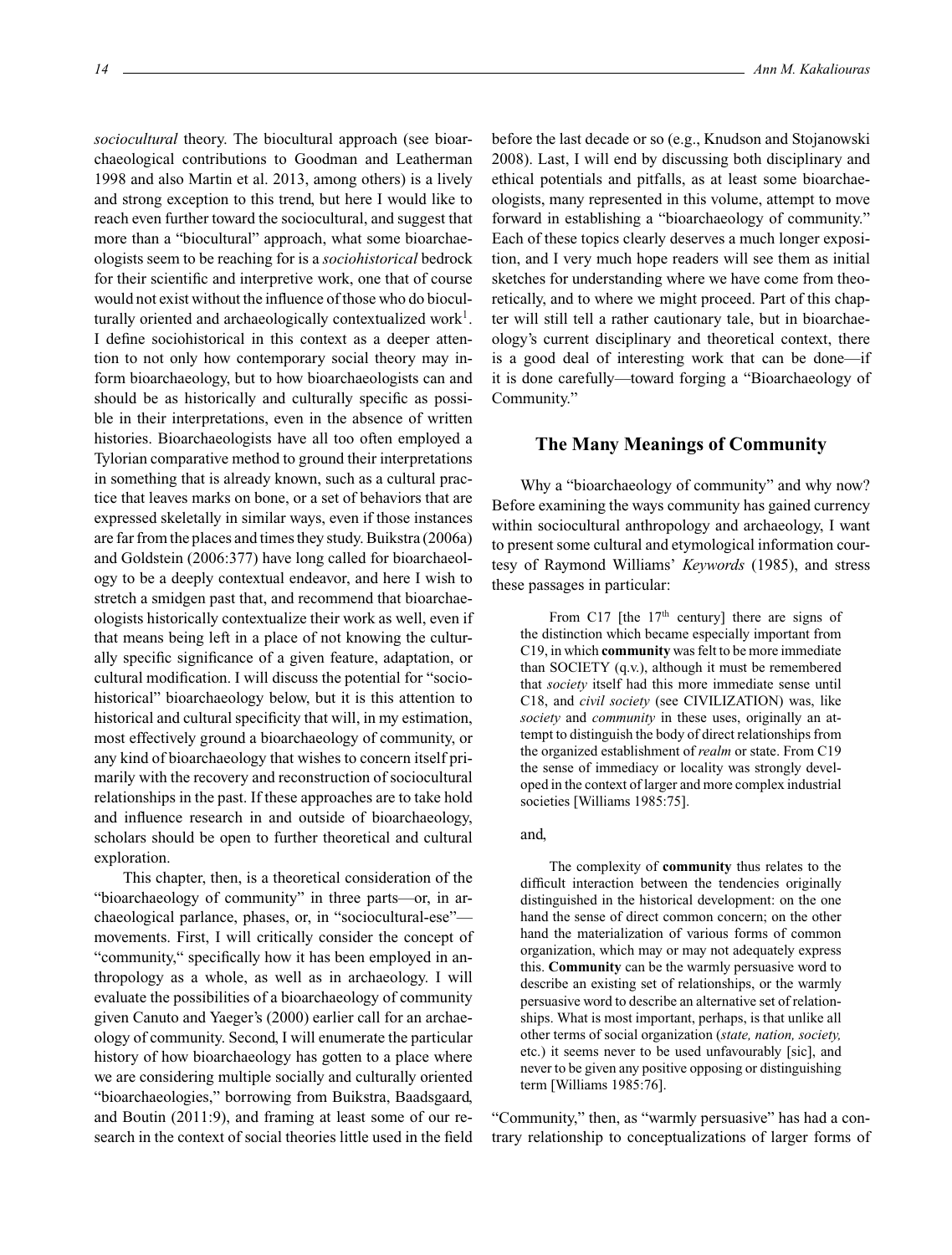social organization, especially in the industrialized West. In particular, early social theorists bemoaned the loss of a traditional sort of community in the tumult of industrial capitalism (see primarily Tönnies 1887). Throughout the 20th century, *community*, at least in the West, indexed a kind of social and cultural intimacy between people that was lacking at larger, institutional levels of society<sup>2</sup>. Yet, political theorist Nikolas Rose (1999) asserts that modern ideas of community are actually tied to capitalist forms of governance, where relations of affect are produced and maintained as a type of self-governance, all still ultimately controlled by the nation-state (186,190). Gender theorist Miranda Joseph takes this further, arguing that in order to even be considered a community, a group of people must conform to bureaucratically intelligible traits that, in effect, "turns the raw material of community into subjects of the nation-state and capital" (Joseph 2002:28). She goes on to assert two important points: that when a group exists or moves in circles outside of or unrecognized as positive to state interests, that it is constructed as a "'gang' or an 'underground network'" (Joseph 2002:28) and that the discursive, and the actual use of community as a concept in the West, has flattened distinctions of power, making "one group equivalent to another . . . (white ethnic groups versus African Americans)" (Joseph 2002:28).

From the vantage point of contemporary sociocultural anthropology, Gerald Creed (2006) takes a similar tack, with this pointed statement about the increasing use of "community" in anthropology during the 1980s:

The dangerous potential of the culture concept was exposed in the emergence of culturally defined racisms . . . and ideas about the clash of civilizations . . . Community seemed a safe generic alternative . . . it is an alternative, but not always or altogether a safe one; many uses reproduce the problematic qualities and dangers of culture [7].

The proliferation of the word community to denote ties of identification between people, in particular marginalized groups, such as the LGBTQ community, or the African-American community—or, closer to archaeology and bioarchaeology, descendant communities—leaves us with a thin layer of community that actually quite uneasily covers more culturally charged gendered, raced, and even biologized identities (see also Joseph 2002). In other words, in this usage, community becomes equivalent to culture, with non-Western or non-majority groups having or possessing community or culture (or both) and dominant groups occupying the unmarked category, in no need of the false security of a "community," since they may reap the benefits of institutional power without question.

Additionally, "community," according to Creed, contains at least three sometimes co-occurring parts, which, though, may or may not be mutually inclusive in all social or cultural situations:

- 1. a group of people
- 2. a most often positive comment on the quality of human relationships
- 3. a given circumscribed place or location [Creed 2006:4]

Community, therefore, is neither a simple nor an unloaded term, especially in recent critical political theory and in the qualitative social sciences. The adoption of the concept of "the community" for a program of research focusing on people, from any time or place, should be done with care and with a clear set of definitions. What might community have meant in the place and time period under investigation? Is there historical or material documentation to substantiate the existence of a community or communities? What kind of community is under investigation? How can the social relationships displayed or evident in the material record be construed to make up the activities of a community, and not some other form of social organization, such as kinship or larger sociocultural dynamics? Does it make sense to tie a given community to a certain place, or are the cultural links spread further and wider?

Likewise, archaeologists have tackled the concept of community and the identification of communities in fairly concrete—but also contradictory—ways, with Canuto and Yaeger (2000) promoting an interactionist model of community based on dynamic human relationships (5), and MacSweeney (2011), an archaeologist of Anatolia, recently advocating for a geographically specific understanding of ties to a particular location or region. Since the editors of this volume have subscribed to Canuto and Yaeger's (2000) notion of community within archaeology, their vision of its theoretical foundations and practice deserve some further explication. First, Canuto and Yaeger review previous social scientific models for the study of community—"structuralfunctionalist, historical-developmental, ideational, and interactional" (2). Structural-functionalist approaches, as the name implies, consider how communities function within a culture or society, and therefore, like functionalism within anthropology, conceive of communities as inherent and unchanging. The historical-developmental model, named as such by Canuto and Yaeger, is equivalent to world systems theory and political economy, where larger forces are responsible for the relations observed both inside and outside a given community. They find this approach wanting in that it ignores local people's understandings of themselves and the creative ways in which people translate outside influences in their own ways and for their own uses.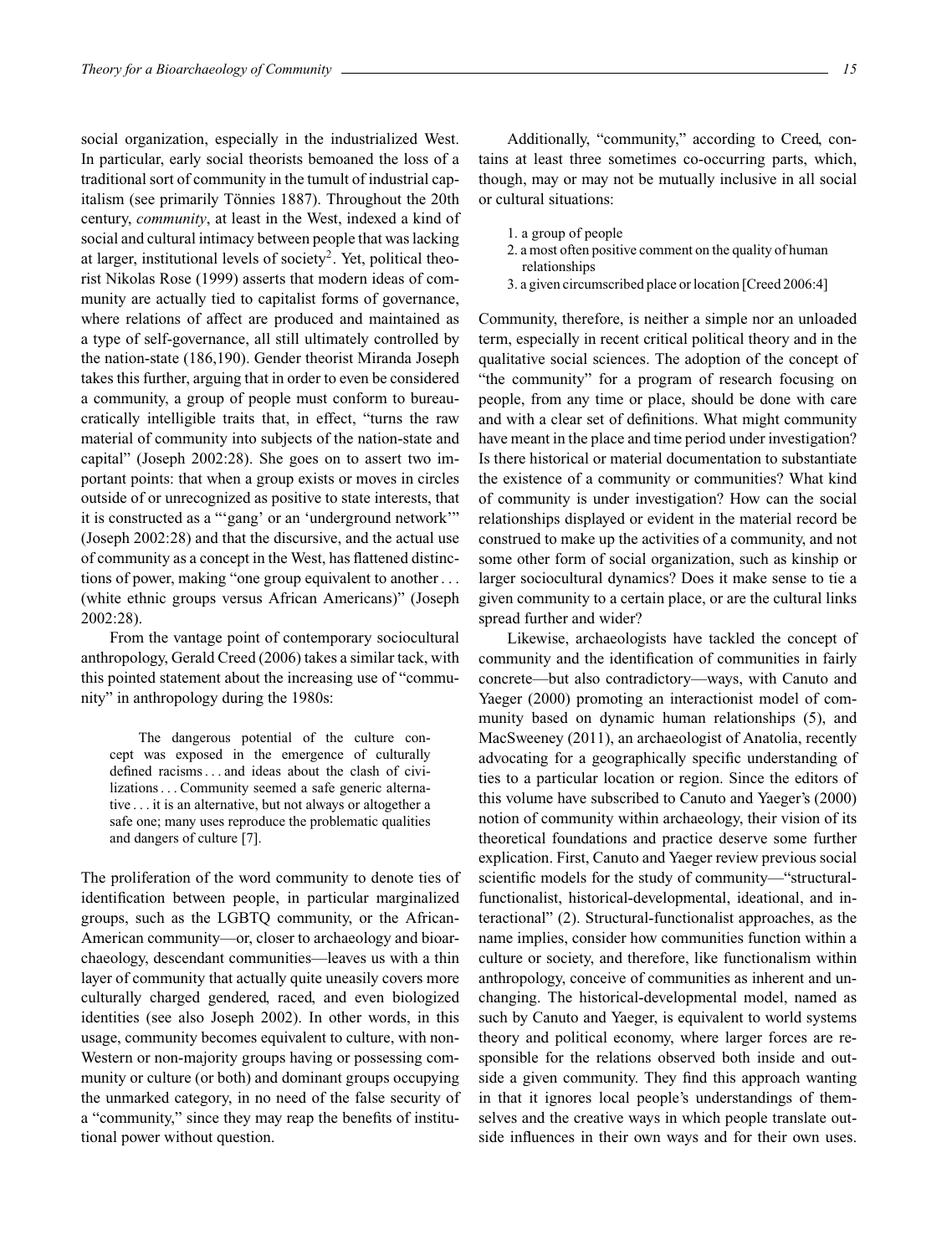They also reject a purely ideational model, the obverse of the historical-developmental approach, where people's own ideas inform the social scientific research on their identities. In this case, they find the exclusion of "external structures" (Canuto and Yaeger 2000:3) incompatible with gaining a full understanding of community dynamics. Instead, they adopt an interactionalist perspective (Canuto and Yaeger 2000:6), where multiple levels of culture/society and identity formation at the individual and local level can be accommodated within the rubric of practice theory. They recommend "pairing the concepts of shared space and practice... [to] avoid the reification and essentialization of 'community'" (Canuto and Yaeger 2000:6). They argue that community is "an inherently social entity, diverse in its manifestations and temporally ephemeral" (Canuto and Yaeger 2000:6).

This sophisticated understanding of community leads to an equally nuanced discussion of methodologies for an archaeology of community. Because their idea of a community is versatile and applicable to multiple temporal contexts, they lay out a broad set of methodological concerns, ones also useful to bioarchaeology. First, they warn that a community need not map onto the bounded space of the archaeological site: "the community is not a spatial cluster of material remains to be observed, but rather a social process to be inferred" (Canuto and Yaeger 2000:9). Similarly, bioarchaeologists should not assume a given burial population naturally forms the basis for community that may be examined as such. Second, Canuto and Yaeger advise that archaeologists should take "an explicitly middle level approach" (Canuto and Yaeger 2000:9) in between the level of the individual and that of the larger social and spatial organization, such as the region. Third, Canuto and Yaeger are committed to establishing patterns of interaction as the basis for defining an archaeology of community. And last, they remind their readers that "the archaeological record actually represents a palimpsest of the material outcomes of interactions whose contemporaneity cannot be assumed" (Canuto and Yaeger 2000:11). All three of the above methodological concerns make it incumbent upon bioarchaeologists, then, to understand the archaeological and historical literature and context(s) in the region(s) in which they work, in order to accurately define community at the site, intra-site, or intersite level. Not only that, but as the "materials" with which bioarchaeologists work are human remains, establishing interaction will require the careful use of both archaeological and historic documentation, if available. Being interred with other people in the same burial location is certainly a kind of interaction, but it may or may not represent an expression of "community" that is separate from kin (or ancestral) relationships, or macro-level relationships such as those at the regional or even state level.

Obviously "community" is, and has been, a conceptual and intellectual moving target in the social sciences. So what are bioarchaeologists to make of these complicated issues around community? Clearly, we should not simply project a late-19th or even a 21st century idea of community onto the past. That is not to say, however, that building a bioarchaeology of community should be forever mired in thought experiments about what community means. The model provided by Canuto and Yaeger (2000) can be especially useful, especially when bioarchaeologists solidly ground themselves in the archaeological context. Bioarchaeologists, however, have a few discipline-specific challenges to face with regard to formulating workable models of community.

# **History Lesson 1: Populations are Populations, Not People**

To enumerate one of those challenges, a sketch of the history of physical anthropology's shift to the population framework is required. Sherwood Washburn's call for a "New Physical Anthropology" (1951) spurred researchers in many of the varied physical anthropological subdisciplines to turn away from individual-oriented case studies and racial-typological work toward population-oriented research on evolution, adaptation, and process. Bioarchaeologists were also later influenced by the rise of processualism in archaeology—quickly defined here as the concern with past processes, systems, or large cultural changes over time, not simply particular or isolated events (Binford 1962; Willey and Phillips 1958; Trigger 1989). The conceptual problem with focusing on populations is, however, that like "pots are pots, not people" so populations are populations, and not people. Even though individuals with their kin are obviously the constituent parts of both populations and communities, populations and communities are not immediately equivalent to each other. Certainly, a researcher could employ a geographically oriented definition (à la MacSweeney 2011) of community to try to avoid the knotty problem of applying patterns of affect to skeletal groups, whatever their size. It strikes me that such a definition, though, may not work for all places, regions, and time periods. Moreover, a simple replacement of the term "population" with "community" is theoretically lazy, at best. Although it may be impossible, in many cases, to emically define and interpret community interactions with biology, or material culture, or historical documentation, grafting population onto community, in essence, is simply a surrender to an unnecessarily etic perspective on a past people.

Second, biology and morphology do not easily map onto community either. Establishing the cultural, ethnic, or class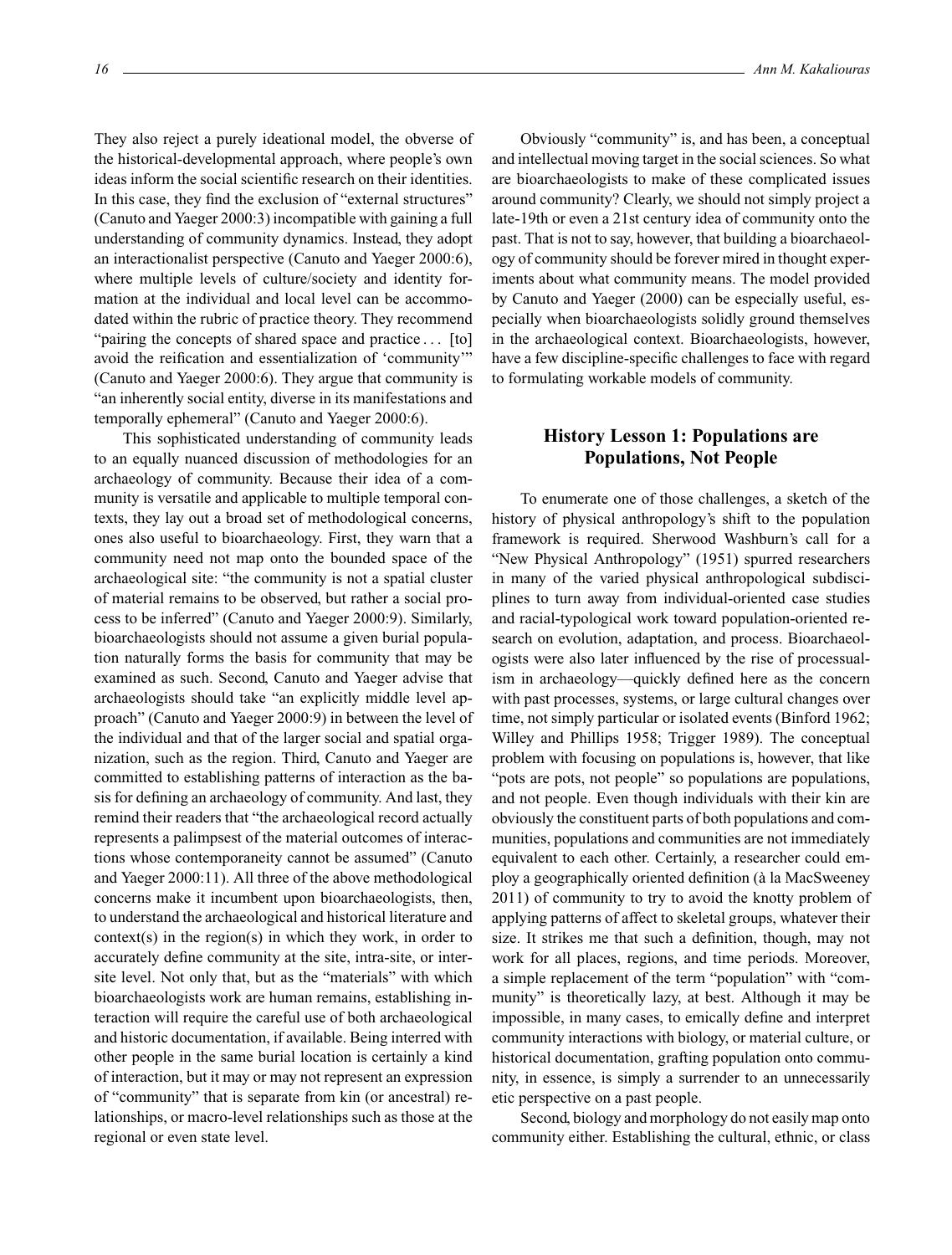identities of the individuals that make up a skeletal sample is not demonstrating the existence of a community, or more precisely, the character of the relationships between said individuals that may suggest the presence of a community. It is not principally that relationships within a rubric of community are primarily (or even exclusively) cultural and ephemeral as discussed above—although that is part of the challenge. However, in the pursuit of community, bioarchaeologists may have to pivot even closer to archaeology, history, and ethnohistory.

These moves may be easy, or nigh impossible, depending on the richness of the historical and archaeological record of a particular place, or during a specific time period. Furthermore, when we use archaeological and/or historical sources, we could be much more aware of continuing and contested dialogues in these disciplines about given times and peoples, and we should be cognizant of the dangers of over generalization across long swaths of time. This is the crux of what I called above a sociohistorical approach to bioarchaeology. Beyond contextual or biocultural approaches, a sociohistorical bioarchaeology would rigorously employ social theory and responsibly rely on the archaeological, historical, and ethnohistorical literature, all for the aim to illuminate past sociocultural relationships through the study of human skeletal remains. This would not necessarily be a post-processual bioarchaeology. The ability to observe, analyze, and interpret skeletal morphology, pathology, cultural modifications, and activity patterns represents highly technical skills to learn, requiring years of training, and dependent on decades of received (and sometimes standardized) methodology (i.e., Buikstra and Ubelaker 1994). Bioarchaeologists need not leave their science behind. Bioarchaeologists might, though, more effectively reach out to other disciplines in the social sciences and humanities if they show a more nuanced understanding of the limits of strictly objective and materialist approaches to the past<sup>3</sup>. The bioarchaeology of community could be a useful vehicle for experimentation in this direction.

# **History Lesson 2: Theory in Bioarchaeology**

The emergence of bioarchaeology in the mid– to late– 1970s (Buikstra 2006a:xviii)—and its fluorescence into an anthropological subdiscipline with diverse presences at professional meetings and in anthropological, archaeological, and scientific journals—was deeply influenced by two parallel approaches in anthropology: Washburn's (1951) aforementioned "New Physical Anthropology" and the "New Archaeology"—or processualism—in archaeological practice (Buikstra et al. 2011:8-9). This history is well known and already more richly developed in other venues, as cited above. To this moment, mainstream bioarchaeology remains a solidly processual field, focused on what information can be reconstructed from and what questions we can ask of the surviving material remains of humans in numerous archaeological and temporal contexts. In short, we strive to know more about the past through multifaceted empirical examinations and analyses of skeletal bodies.

I would like to, though, construct a parallel timeline between archaeology and bioarchaeology for the purpose of situating post-processual archaeology alongside the increased attention to sociocultural theory in bioarchaeology we are experiencing, if not promulgating. For approximately two decades, the "New Archaeology" flourished; this period overlaps with the birth of bioarchaeology as we know it. In the 1980s, post-processual or interpretive (Johnson 2010:105) archaeology burst onto the scene (e.g., Hodder 1982; Shanks and Tilley 1987). The interpretive archaeologists of the last thirty years come in many different flavors and orientations, but what has united them is an explicit rejection of scientism, or the exclusive reliance on scientific objectivity in archaeology, and an attention to the ways in which archaeological interpretations are socially and culturally situated products of the present.

For bioarchaeology, though, no such fundamentally divisive, and here clearly over-simplified, rift currently exists. If we were to track the different theoretical and methodological underpinnings in United States' bioarchaeology since the mid-1970s, we might come up with a theoretical trajectory that opposes large population-based studies, and research that enumerates past behaviors (i.e., Larsen 1997; and see Hegmon 2003:215-216 for a discussion of behavioral archaeology) with a "contextualized" bioarchaeology that draws from historical and social theoretical currents in anthropology as a whole, as Buikstra and her coworkers have incisively explained it (Buikstra et al. 2011:9-10). I would add to this contextual "side" the biocultural approach as aforementioned. Yet, bioarchaeology as a general *practice* has not eschewed reliance on objective scientific or even hypothesis-driven empirical approaches; rather, it seems that what we are seeing now in the field is a continuing emergence of a "theoretically-aware bioarchaeology." That is, bioarchaeologists are increasingly using sociocultural theory from areas such as sex and gender, the body (Geller 2004, 2006), ethnicity and ethnogenesis (Stojanowsi 2010), narrative approaches (e.g., Boutin 2008, 2011), materiality (Sofaer 2006), and other frameworks, at the same time they are exploring newer scientific models and even more technical approaches toward empirical understandings of variability between individuals or groups (as evidenced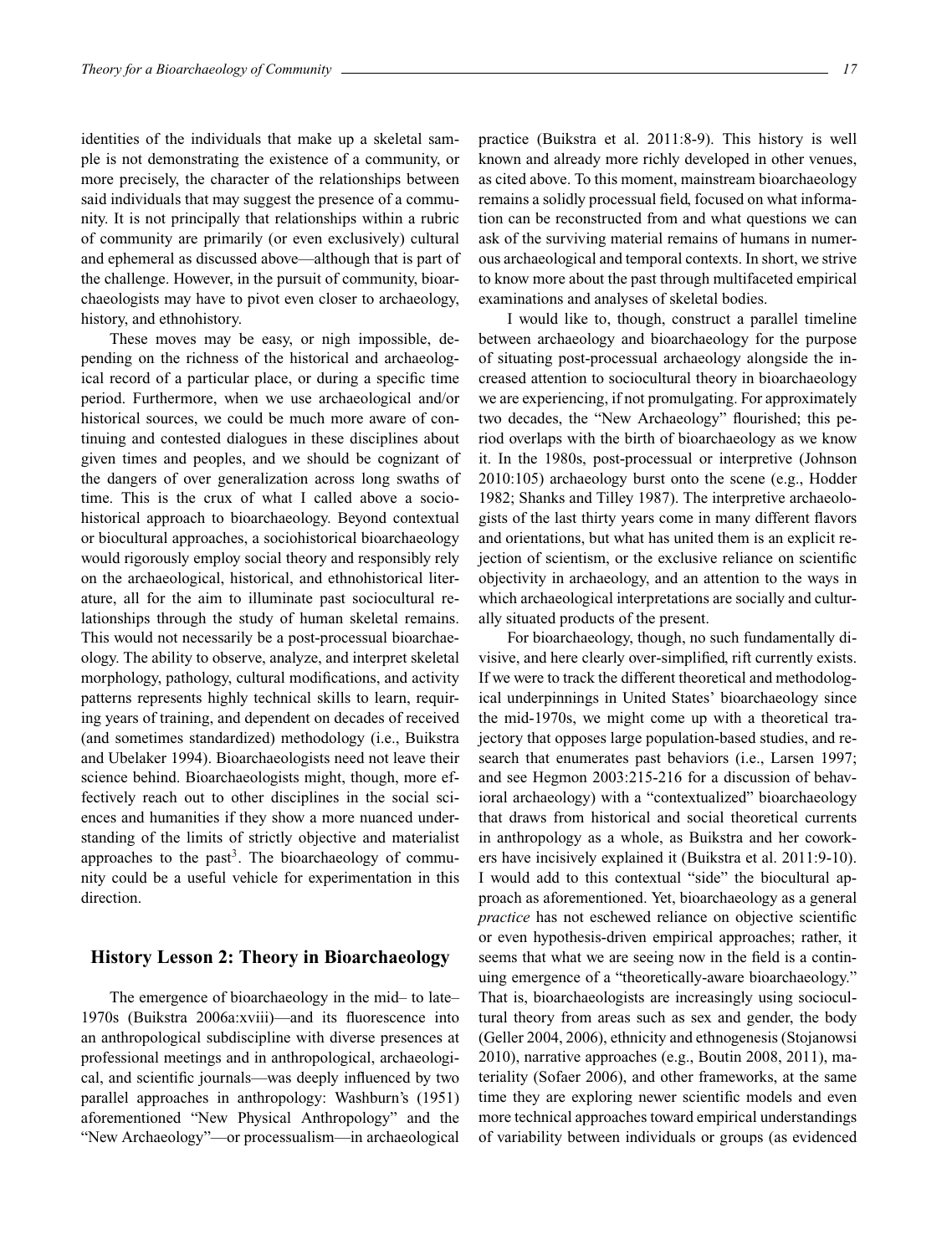by some of the papers in this volume, including Deskaj and Novotny).

Theoretically aware bioarchaeology is, then, roughly equivalent to Hegmon's delineation of a "processual-plus" archaeology, where she asserts that "many concepts from the postprocessual archaeology of the 1980's. . . including interests in meaning, agency, and gender—have been incorporated into the processual (plus) mainstream" (2003:216- 217). Like processual-plus archaeology, a theoretically aware bioarchaeology still uses the same meticulous analytical methods, though incorporating a greater emphasis on social theoretical trends. Additionally, in archaeology processual-plus is a pragmatic development from inside the discipline. Bioarchaeology, however, has not experienced its own post-processual moment. Therefore, a bioarchaeological turn to social theory probably owes as much to developments in processual-plus archaeology as it does to the social theoretical interests of its practitioners. It has been a few disciplinary generations since post-processual archaeology became popular, and students in bioarchaeology are also heavily (and hopefully) influenced by the archaeologists with whom they have the opportunity to work.

There is really no "post-processual bioarchaeology" as such then, at least not yet. The subject positioning practices evident in the post-processual tradition, and interpretive archaeological critiques of science *in toto* (see Johnson 2010:105–111), are clearly not paths bioarchaeology has chosen to follow (also see Meyer in this volume). That does not mean, however, that bioarchaeology is not potentially positioned to sprout a post-processual wing, as it were. I am sure at least a few disciplinary insiders and outsiders would find such a development intriguing. As it is, though, bioarchaeology remains firmly placed on the scientific side of anthropology and archaeology proper. This also does not mean, however, that bioarchaeology is necessarily "behind" archaeology or the more sociocultural fields. Rather, akin to culture history in archaeology, bioarchaeology stands on the much longer history of paleopathology, osteology, and physical anthropology as a whole. In fact, if we take a social theoretically informed or aware bioarchaeology as a contemporary benchmark, it has only been a few decades since the 1990s, the beginning of bioarchaeology's articulation as a way to interpret behavior, which I will cautiously dub the processual highpoint of the field.

Nevertheless, if we turn to sociocultural theory more and more, we are calling for our objects or subjects of study—call them remains, skeletal individuals, or even ancestors (Kakaliouras 2014)—to become increasingly *social*. That is at least how I interpret a call for a "bioarchaeology of community," or our interesting and increasing emphasis on theories of identity, personhood, ethnicity, gender, as well

as other sociocultural categories, in the field<sup>4</sup>. When we use social theory to craft interpretations about past social and cultural life, we are often going beyond the ways the bodies we examine are "marked," physically, biologically, and even chemically. As an initial foray into "thinking with" community in bioarchaeology, perhaps earlier insights in medical anthropology, such as distinctions that Lock and Scheper-Hughes (1990) made between the individual body, the social body, and the body politic, would be useful in delineating the scale of analysis we want to work within. In this framework, the individual body, and the distinction between the self and the individual, varies widely in different cultural contexts. Similarly, the social body is a body in conversation with others, and a body influenced by sociocultural norms, whether said body is healthy, strong, sick, or weak. Finally, the "body politic," as a set of relations between individual and social bodies, can be marked by regulation, and even law. A contemporary example of the actions of the body politic are the "bathroom bills" that attempt to protect women from the different bodies of transgender and gender non-conforming people (Edelman 2016). Within and around these "bodies," "community" might lie precariously in-between the social and the political (see also Lock 1993 and Martin et al. 2013:71-72). A bioarchaeology of community might, with careful use of historical and archaeological evidence, be able to detail these sorts of bodily constructions for people in the past.

Another fruitful area for bioarchaeologists to continue to pursue theoretically, would be work around the issue of embodiment (See especially Knudson and Stojanowski 2008:412–414). Here I would call for embodiment, and the perspective of the body as a social construction, writ large and small, where everything from general morphology to bone chemistry could be seen as just different levels of an individual's (or community's) process of biological and perhaps cultural formation during life. It is clear, though, that when we ask skeletal individuals and assemblages to enact identities and to culturally relate to each other, it behooves us to carefully consider the social site(s) of our analyses.

# **An Ethic for the Bioarchaeology of Community**

Last, the complex valences around the concept of community also ask us to consider potential ethical responsibilities bioarchaeologists have in representing past human groups as communities.Working with descendant communities and contemporary people with claims to ancestral skeletal remains and the archaeological past has thankfully become a more regular part of archaeology and bioarchaeology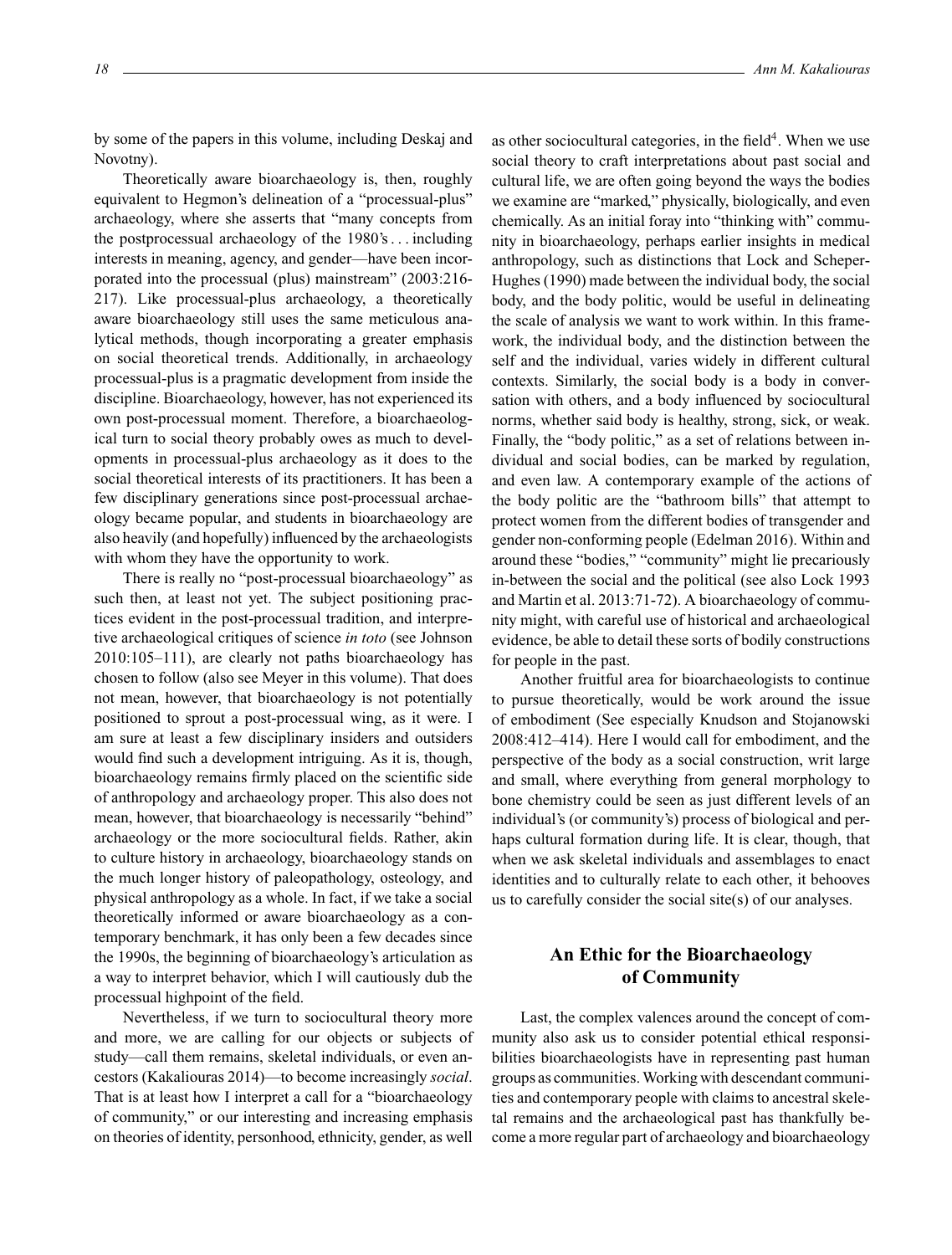in the past few decades. Rationales, models, and examples for how ethically to pursue this kind of research are increasingly showing up in the literature as well (e.g., Colwell-Chanthaphonh 2007; Larsen and Walker 2005; Lippert 2008; also see more examples in Buikstra 2006b:407–412 and Martin et al. 2013:45–49). Contributions to this volume also point the way to how recent and contemporary peoples' understandings of dying, ritual, and place can articulate with those of the past (Deskaj, Novotny, and Zuckerman, this volume).

Rather than expound on the benefits of working with descendant communities (especially those whose pasts had been appropriated by archaeology and physical anthropology), or deconstruct the meaning of "community" in descendant communities (which would also be a useful exercise), I will focus here, briefly, on a single ethical aspect of community construction in the past with reference to contemporary people. This ethical concern is simply that bioarchaeologists who wish to focus on communities should be especially careful they do not reify a conception of community that serves to deny descendants their claims to their past and their ancestors. There are two issues that come into play here. First, archaeological and bioarchaeological nomenclature is often highly technical, alienating, and operates in scholarly circles that can have little resonance for laypeople (Dongoske 1997; Kakaliouras 2010). That is, archaeological phases, and names for sites and regional occupations are rarely consonant with descendant communities' understandings of their own pasts (e.g., Kennewick Man vs. The Ancient One). Secondly, and especially with reference to indigenous and marginalized peoples, making a claim as a member or representative of a descendant community is a deeply contradictory process. As religious scholar Greg Johnson (2005) articulates it for the context of repatriation under NAGPRA:

[R]epatriation politics, which are defined at least in part according to the predilections of majority publics and polities, demand that indigenous orators articulate representations of themselves that are simultaneously pre-modern (pre-colonial identity) and high-modern (identity announced according to the rule of law) [484].

Similarly, 19th and early 20th century anthropology successfully appropriated the pasts of indigenous others for its own purposes (For a discussion of this history, see Reardon and Tallbear 2012), and the residue of that conceit led subsequent generations of archaeologists and biological anthropologists to discount contemporary indigenous people as not authentic enough—the "real" Indians were those we were excavating (McGuire 1997). This is cultural baggage within bioarchaeology that should not be blithely discarded.

Nonetheless, many descendant communities are caught in this very bind of not exhibiting the level of cultural and biological authenticity that anthropologists expect, yet being responsible for proving that authenticity using terms and frameworks developed by anthropologists. Given this disciplinary history and its politics in the present, it would be easier to construct a picture of past communities that seemed somehow more essential, more real, or more basic—more like the now commonsense conceptions of community as a warmly intimate subset of a culture or society discussed above. Bioarchaeologists who wish to investigate community, however, can disrupt the narrative of past community as simply a step up from kin and down from culture, and as a smaller expression of a more pure but illusory form of culture that is potentially inaccessible to descendant claims. The methodological key is, in my estimation, to approach the study of community "bioarchaeologically" with as much care and detail with the archaeological and historical context as bioarchaeologists are able to accomplish with human remains. A potential theoretical key would be to come to the study of community with the realization that there is no fundamentally common or unimpeachable model for what makes a human community for all places and times.

#### **Conclusion**

A bioarchaeology of community is certainly possible, even though all this is a very tall order, and I have certainly presented many more complications than solutions in this chapter. There is, too, clearly much more to say about community, and in particular around the complex, dynamic, and sometimes fragmented relationships between ancestral and descendant communities<sup>5</sup>. Even with all these challenges, though, there is a certain excitement around the formation of a new strand in the increasingly varied theoretical landscape of bioarchaeology. The field is as diverse and robust as it ever has been, so simply put, now is as good a time as any to stretch our theoretical legs. I look forward to the historically and culturally informed work this community of bioarchaeologists will propose and produce.

#### *Acknowledgments*

I would like to thank the organizers of the "Bioarchaeology of Community" session at the 2014 Society for American Archaeology conference, and the editors of this volume, Sara K. Becker and Sara L. Juengst, for pulling all this interesting work together. I would also like to thank the discussants, William Meyer, and Deborah Blom, for their insightful critiques and review of the possibility for a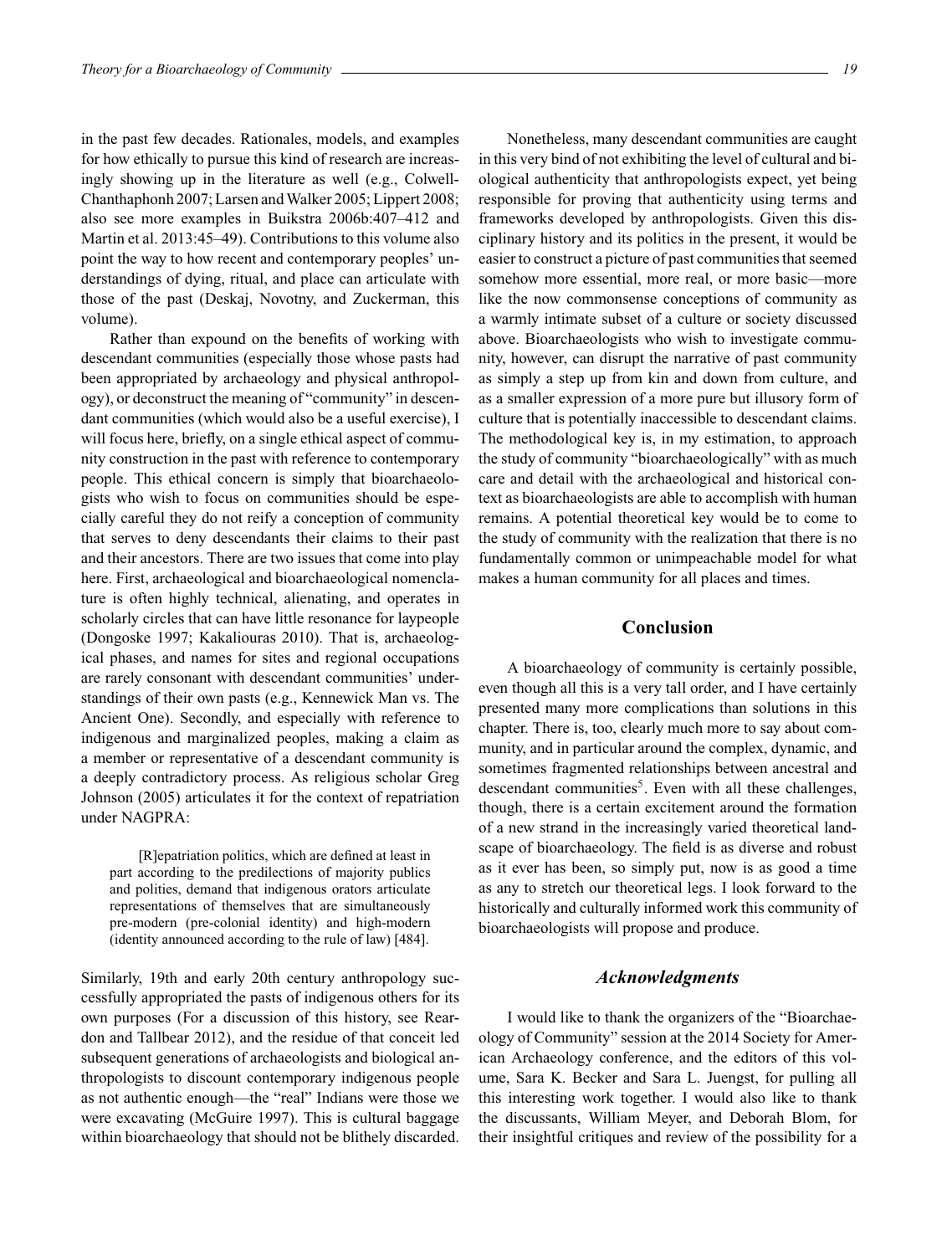bioarchaeology of community. Lastly, I would like to thank all the bioarchaeologists who have been striving to make social and sociocultural theory a part of the discipline; you know who you are. If I have not cited this work as extensively and appropriately as I should have, I regret that error and welcome both feedback and critique.

#### *Notes*

1. Biocultural researchers in particular may, understandably, take strong exception to this statement, and to the thin line I am attempting to draw between biocultural and sociohistorical research in bioarchaeology. Biocultural work, though, was and is deeply grounded in political economy, an approach I deeply respect. When dealing with scales of analysis between the individual and the cultural though (such as "community"), and the exploration of social and cultural relationships therein (still of course inflected with the power dynamics of their places and times), I think a little playing with nomenclature may be in order, primarily to explore how deep this social theoretical rabbit hole might go. The most laudable, if somewhat uneven, recent contribution to what I would call a sociohistorical approach to bioarchaeology is *Breathing New Life into the Evidence of Death: Contemporary Approaches to Bioarchaeology* (Baadsgaard, Boutin, and Buikstra 2011).

2. See, however, Anderson (2006), who made the distinction between real and "imagined" communities—which are formed at the level of the nation state—and who inspired a generation of critical inquiry about both.

3. The most interesting work along these lines has been done by Alexis Boutin (Sonoma State University), who crafts fictional narratives from her osteological analyses of burials from the Near East (Boutin 2011). While other bioarchaeologists may not choose to take her particular direction, the level of familiarity with the archaeological and historical literature evident in her work is commendable.

4. See Martin and coworkers (2013 66–81) for a rich and nearly comprehensive review of the uses of social theory in bioarchaeology, from evolutionary to sociocultural approaches. See Knudson and Stojanowski (2008, 2009) for a nuanced treatment of identity in bioarchaeology. And, see Tilley (2015) for an articulation of an emerging emphasis on the "bioarchaeology of care."

5. We should remind ourselves that the term *descendant community* was probably not invented by descendant communities (see Colwell-Chanthaphonh and Ferguson 2008), though it is a useful catchall. Similarly, we should not assume that members of descendant communities conceive of the composition and function of community in the same

way that archaeological and bioarchaeological researchers do. Recently, in a thoughtful contribution to the repatriation literature, Liv Nilsson Stutz argued that "in a world that is increasingly dominated by hybrid cultures, diaspora cultures and transnational migration, the past-present paradigm for culture heritage politics may come to constitute a real problem" (2013:187). Here she is referring to the employment of "strategic essentialism" (186) in claiming continuity between the past and present by indigenous communities in their fight for repatriation; this is also the model that is required by the definition of cultural affiliation under NAGPRA. However, because some indigenous people value their freedom to practice and live as closely as they can to their traditional culture(s), and argue for their similarity to their ancestors (even if it is an essentialist argument), we cannot then assume that they also hold static notions of their communities, and the changes they have and will experience (see also Holtorf 2009 for a similar critical read of indigenous archaeology).

# *References Cited*

Agarwal, Sabrina C., and Bonnie A. Glencross

2011 Social Bioarchaeology. Hoboken: Wiley-Blackwell.

Anderson, Benedict

- 2006 Imagined Communities: Reflections on the Origin and Spread of Nationalism. Revised edition. New York: Verso.
- Baadsgaard, Aubrey, Alexis T. Boutin, and Jane E. Buikstra, eds.
	- 2011 Breathing New Life into the Evidence of Death: Contemporary Approaches to Bioarchaeology. Santa Fe: School for Advanced Research Press.

Binford, Lewis R.

1962 Archaeology as Anthropology. *In* Contemporary Archaeology. M. Leone, ed. Pp. 93–101. Carbondale: Southern Illinois University Press.

Boutin, Alexis T.

- 2008 Embodying Life and Death: Osteobiographical Narratives from Alalakh. Ph.D. dissertation, Department of Anthropology, University of Pennsylvania.
- 2011 Crafting a Bioarchaeology of Personhood: Osteobiographical Narratives from Alalakh. *In* Breathing New life into the Evidence of Death: Contemporary Approaches to Bioarchaeology.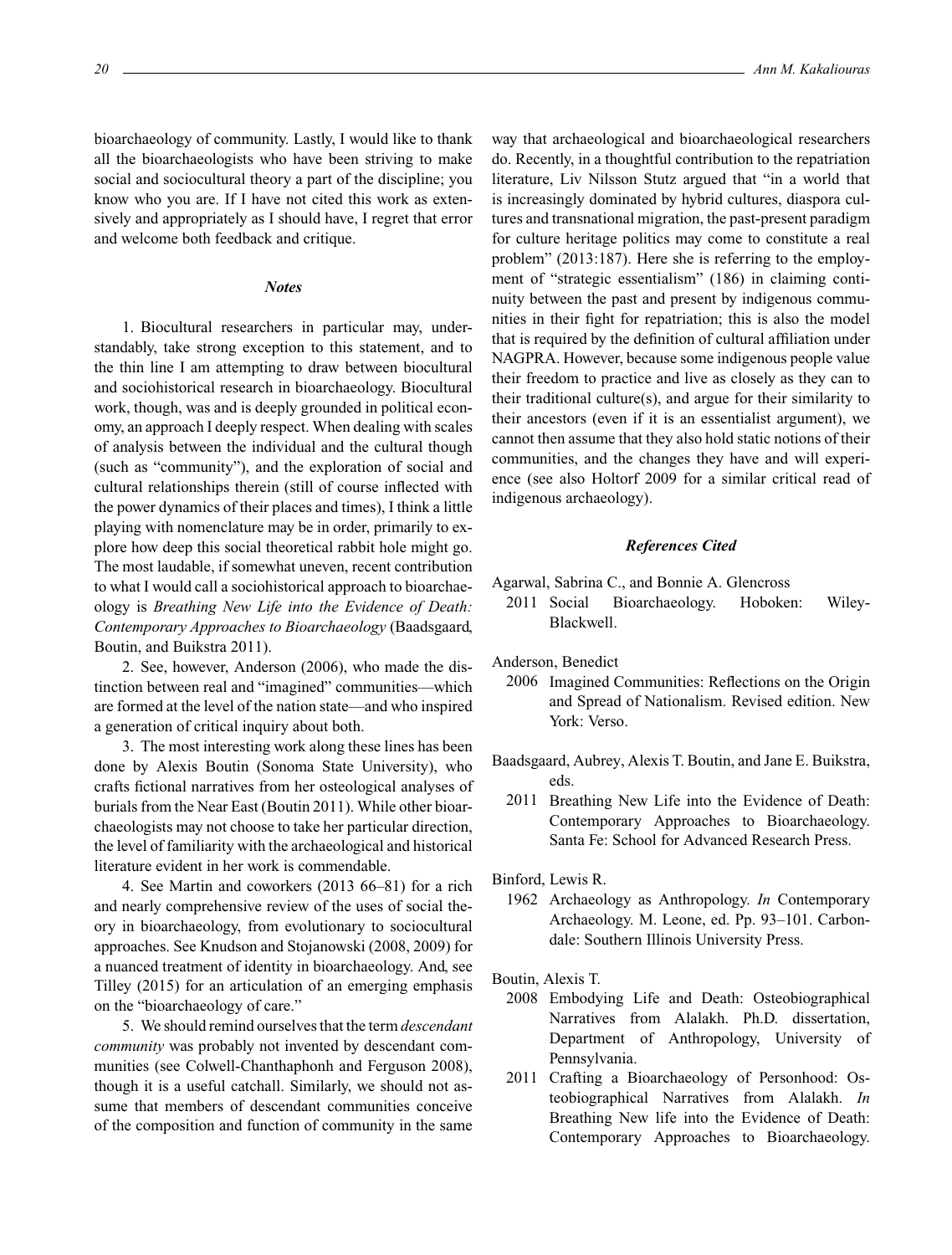Aubrey Baadsgaard, Alexis T. Boutin, and Jane E. Buikstra, eds. Pp. 109–133. Santa Fe: School for Advanced Research Press.

Buikstra, Jane E.

- 2006a Preface. *In* Bioarchaeology: the Contextual Analysis of Human Remains. Jane E. Buikstra and Lane A. Beck, eds. Pp. xvii–xx. New York: Academic Press.
- 2006b Repatriation and Bioarchaeology: Challenges and Opportunities. *In* Bioarchaeology: the Contextual Analysis of Human Remains. Jane E. Buikstra and Lane A. Beck, eds. Pp. 389–415. New York: Academic Press.

Buikstra, Jane E., Aubrey Baadsgard, and Alexis T. Boutin

2011 Introduction. *In* Breathing New Life into the Evidence of Death: Contemporary Approaches to Bioarchaeology. Aubrey Baadsgaard, Alexis T. Boutin, and Jane E. Buikstra, eds. Pp. 3–26. Santa Fe: School for Advanced Research Press.

Buikstra, Jane E., and Lane A. Beck, eds.

2006 Bioarchaeology: The Contextual Analysis of Human Remains. New York: Academic Press.

Buikstra, Jane E., and Douglas H. Ubelaker, eds.

1994 Standards for Data Collection from Human Skeletal Remains: Proceedings of a Seminar at the Field Museum of Natural History. Research Series No. 44. Fayetteville: Arkansas Archeological Survey.

Canuto, Marcelo-Andrea, and Jason Yaeger

2000 Archaeology of Communities: A New World Perspective. London: Routledge.

Colwell-Chanthaphonh, Chip

2007 History, Justice, and Reconciliation. *In* Archaeology as a Tool of Civic Engagement. J. L. Barbara and P. A. Shackel, eds. Pp. 23–46. Lanham: AltaMira Press.

Colwell-Chanthaphonh, Chip, and T. J. Ferguson, eds.

2008 Collaboration in Archaeological Practice: Engaging Descendant Communities. Lanham: AltaMira Press

# Creed, Gerald W.

2006 Reconsidering Community. *In* The Seductions of Community: Emancipations, Oppressions, Quandaries. Gerald W. Creed, ed. Pp. 3–22. Santa Fe: School for Advanced Research Press.

- Dongoske, Kurt E., Michael Yeatts, Roger Anyon, and T. J. Ferguson
	- 1997 Archaeological Cultures and Cultural Affiliation: Hopi and Zuni Perspectives in the American Southwest. American Antiquity 62(4):600– 608.

Edelman, Elijah Adiv

2016 Why We Need to Stop Talking About Trans People in the Bathroom. Anthropology News. http:// www.anthropology-news.org/index.php/2016/06/ 22/why-we-need-to-stop-talking-about-transpeople-in-the-bathroom/, accessed August 20, 2016.

Geller, Pamela L.

- 2004 Transforming Identities, Transforming Bodies: a Consideration of Pre-Columbian Maya Corporeal Beliefs and Practices. Ph.D. dissertation, Department of Anthropology, University of Pennsylvania.
- 2006 Altering Identities: Body Modifications and the Pre-Columbian Maya. *In* The Social Archaeology of Funerary Remains. Rebecca Gowland and Christopher J. Knüsel, eds. Pp. 279–291. Oxford: Oxbow Books.
- Goldstein, Lynne
	- 2006 Mortuary Analysis and Bioarchaeology. *In* Bioarchaeology: The Contextual Analysis of Human Remains. Jane E. Buikstra and Lane Beck, eds. Pp. 375–387. New York: Academic Press.

Goodman, Alan H., and Thomas L. Leatherman, eds.

1998 Building a New Biocultural Synthesis: Political and Economic Perspectives on Human Biology. Ann Arbor: University of Michigan Press.

Hegmon, Michelle

2003 Setting Theoretical Egos Aside: Issues and Theory in North American Archaeology. American Antiquity 68(2):213–243

Hodder, Ian

1982 Symbols in Action: Ethnoarchaeological Studies of Material Culture. Cambridge: Cambridge University Press.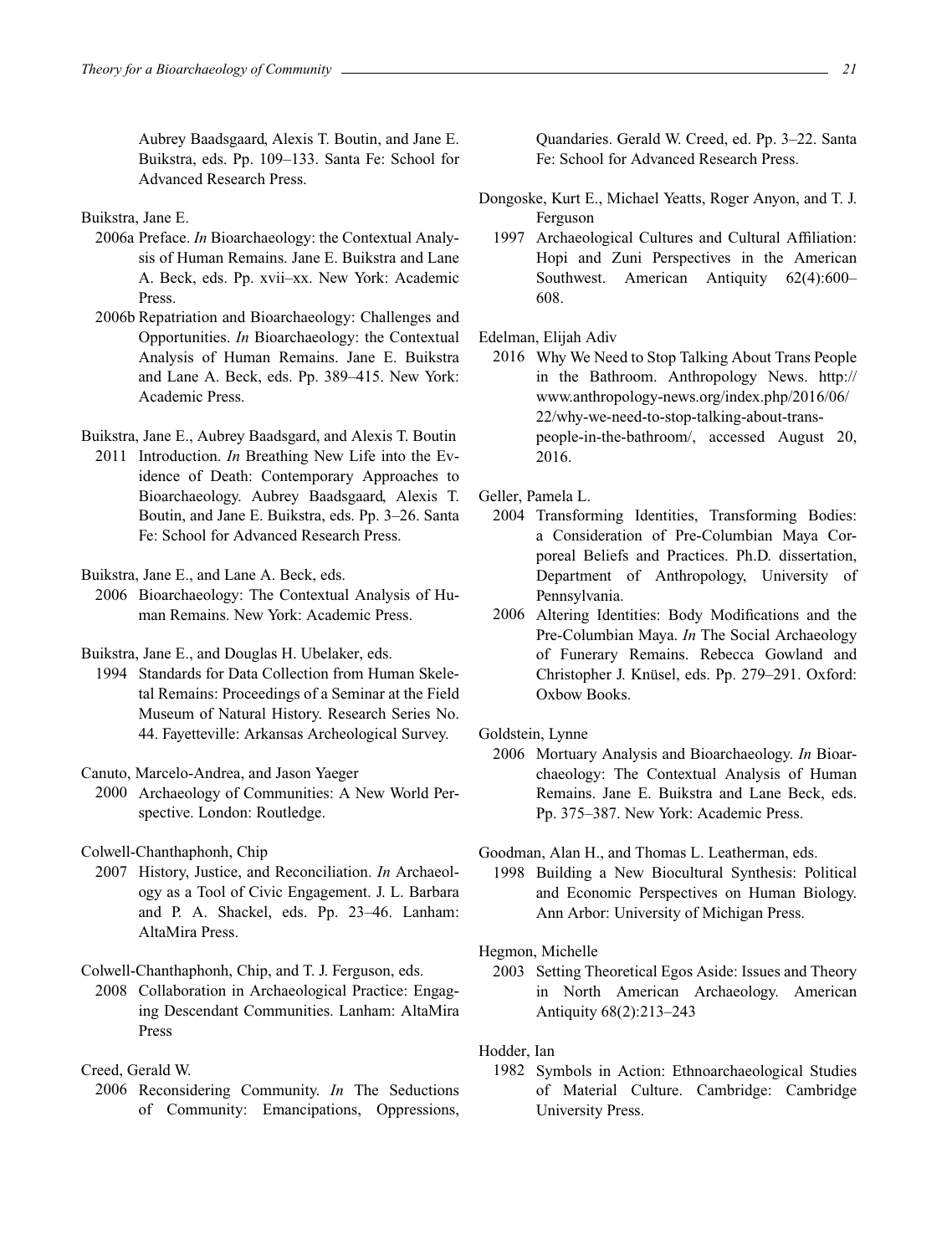#### Holtorf, Cornelius

2009 A European Perspective on Indigenous and Immigrant Archaeologies. World Archaeology 41(4):672–681.

#### Johnson, Greg

2005 Narrative Remains: Articulating Indian Identities in the Repatriation Context. Comparative Studies in Society and History 47(3):480–506.

#### Johnson, Matthew

2010 Archaeological Theory: An Introduction. 2nd edition. West Sussex, UK: Wiley-Blackwell.

#### Joseph, Miranda

2002 Against the Romance of Community. Minneapolis: University of Minnesota Press.

Kakaliouras, Ann M.

- 2010 Race is ... Only as Race Does: Essentialism and Ethnicity in (Bio)Archaeology and Skeletal Biology. SAA Archaeological Record (May 2010). Pp. 16–20.
- 2014 When Remains Are 'Lost': Thoughts on 'Collections,' Repatriation, and Research in 21st Century American Physical Anthropology. Curator: The Museum Journal 57(2):213–223.

Knudson, Kelly J., and Christopher M. Stojanowski

2008 New Directions in Bioarchaeology: Recent Contributions to the Study of Human Social Identities. Journal of Archaeological Research 16:397–422.

Knudson, Kelly J., and Christopher M. Stojanowski, eds.

2009 Bioarchaeology and Identity in the Americas. Gainesville: University Press of Florida.

Larsen, Clark S.

1997 Bioarchaeology: Interpreting Behavior from the Human Skeleton. Cambridge: Cambridge University Press.

Larsen, Clark S., and Phillip L. Walker

2005 The Ethics of Bioarchaeology. *In* Biological Anthropology and Ethics: From Repatriation to Genetic Identity. Trudy R. Turner, ed. Pp. 111–119. Albany: State University of New York Press.

2008 The Rise of Indigenous Archaeology: How

Repatriation has Transformed Archaeological Ethics and Practice. *In* Opening Archaeology: Repatriation's Impact on Contemporary Research and Practice. Thomas W. Killion, ed. Pp. 151– 160. Santa Fe: School for Advanced Research Press.

Lock, Margaret

1993 Cultivating the Body: Anthropology and Epistemologies of Bodily Practice and Knowledge. Annual Review of Anthropology 22:133– 155.

## Lock, Margaret, and Nancy Scheper-Hughes

1990 A Critical-interpretive Approach in Medical Anthropology: Rituals and Routines of Discipline and Dissent. *In* Medical Anthropology: A Handbook of Theory and Method. Thomas M. Johnson and Carolyn F. Sargent, eds. Pp. 47–72. New York: Greenwood Press.

MacSweeney, Naoíse

2011 Community Identity in Archaeology: Dynamic Communities in Aphrodias and Beycesultan. Ann Arbor: University of Michigan Press.

McGuire, Randall H.

1997 Why Have Archaeologists Thought the Real Indians Were Dead, and What Can We Do About It? *In* Indians and Anthropologists: Vine Deloria Jr. and the Critique of Anthropology. Thomas Biolsi and Larry J. Zimmerman, eds. Pp. 63–91. Tucson: University of Arizona Press.

# Martin, Debra L., Ryan P. Harrod, and Ventura R. Pérez 2013 Bioarchaeology: An Integrated Approach to Working with Human Remains. New York: Springer.

Nilsson Stutz, Liv

2013 Claims to the Past. A Critical View of the Arguments Driving Repatriation of Cultural Heritage and Their Role in Contemporary Identity Politics. Journal of Intervention and Statebuilding 7(2):170–195.

Reardon, Jenny, and Kim Tallbear

2012 "Your DNA is *Our* History": Genomics, Anthropology, and the Construction of Whiteness as Property. Current Anthropology 53(S5):S233-S245.

Lippert, Dorothy